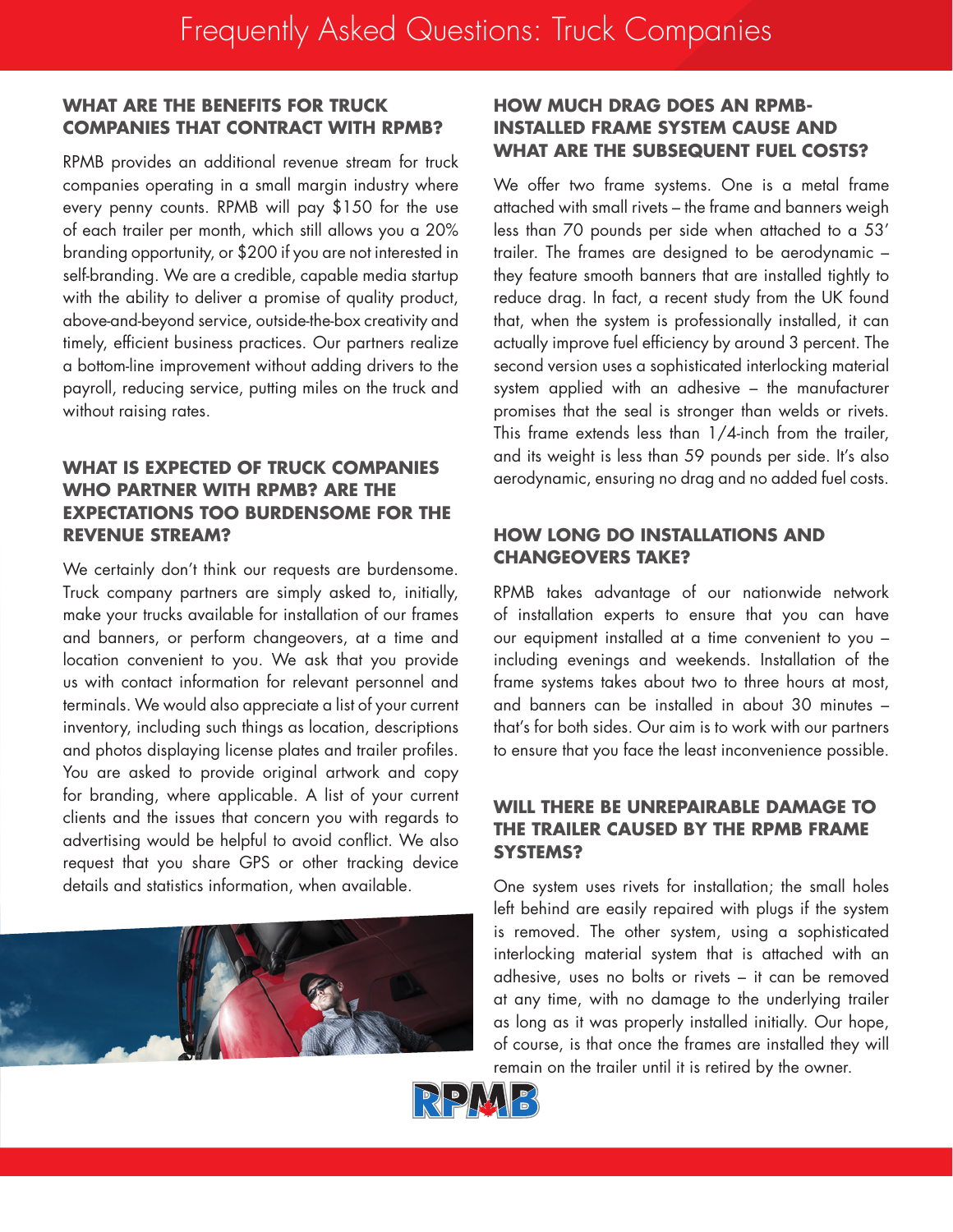### **DO THE FRAME SYSTEMS MEET CANADIAN GOVERNMENT STANDARDS?**

Yes. Our frame systems, banner materials and business model all meet current government standards. The systems are Transport Canada and US DOT approved, and all business licenses and incorporation documents have been approved.

# **WHAT PRODUCT WARRANTIES, GUARANTEES AND STANDARDS ARE IN PLACE TO ENSURE QUALITY PRODUCT AND SUBSEQUENT UNINTERRUPTED SERVICE FOR TRUCK OWNERS?**

Our frame systems are 100 percent guaranteed for the life of the truck/trailer when installed properly by a professional installer. The banners, which are made with products from 3M and Avery, are made from 18 oz vinyl and are warranted against normal wear and tear for two years the manufacturers also further warranty their products. When a UV coating is added, the inks and banners will be guaranteed for the entire advertising contract term. Our installer work is also guaranteed for the full term of the ad contract. Having said all that, our trucking partners can help ensure a long life for these products by cleaning regularly and parking out of the direct sunlight where possible.

### **ARE THERE POTENTIAL LIABILITY ISSUES RELATED TO THE RPMB BANNERS OR FRAME SYSTEMS?**

We do not believe there should be any liability concerns. Trucking companies carry insurance to protect them against third party property or personal damage, and we carry our own \$5 million general liability policy to cover both ourselves and our trucking partners. Our insurers, CapriCMW/Northbridge Insurance, have extensive history in the auto insurance field. In addition, we assure you that our installers will be highly respected and trained to our very high standards – and they will also be insured in case something goes wrong during the installation. RPMB will continue to look into other insurance opportunities to ensure our trucking company partners are properly protected.

### **WHAT CAN TRUCK COMPANY PARTNERS EXPECT IN TERMS OF FUTURE GROWTH AND RATE INCREASES?**

Canadian advertisers spend approximately \$16 billion annually on advertising and marketing. With radio and newspaper advertising in decline, RPMB is in an excellent position to benefit and grow – and grow the benefits for our partners. Mobile advertising, compared to other media options, is relatively inexpensive when it comes to cost per thousand, exposure and a number of other relevant metrics. Our rates have been set initially to woo advertisers; these rates are likely to increase as advertisers recognize the benefits and RPMB expands its reputation. Truck companies who contract with RPMB can expect to benefit from these rate increases at the rate of 20 percent of gross increase, each time an increase is levied.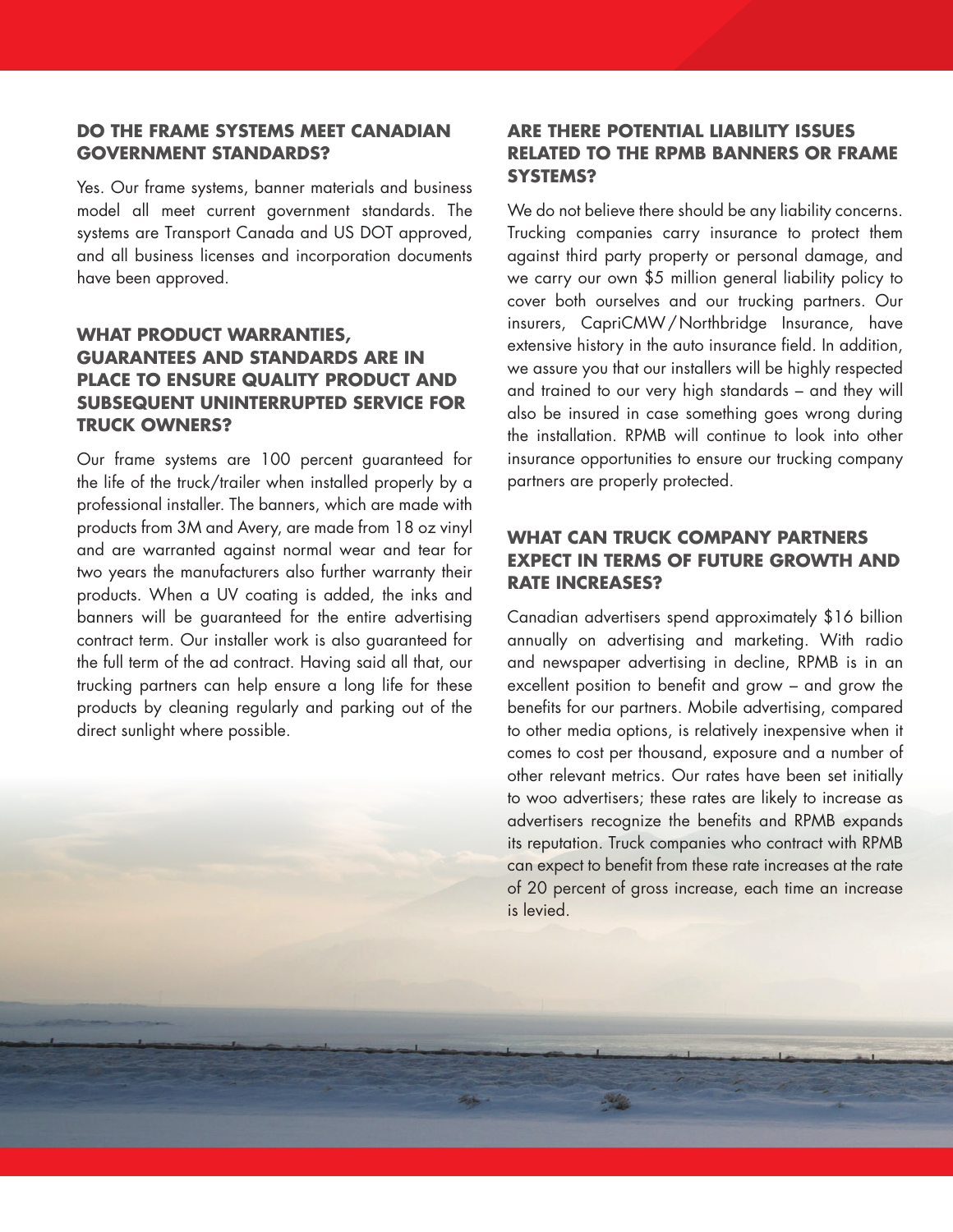# **ARE CANADIAN TRUCK OWNERS ABLE TO TAKE PART IN THE DECISION-MAKING PROCESS WITH REGARDS TO WHO AND WHAT IS ADVERTISED ON THEIR TRAILERS?**

There are plenty of points to be considered when it comes to advertising, and we realize that there's a need for truck companies to consider potential conflicts related to their clients and products that they haul. We also recognize that there are issues and subjects that may not fit into the values of your company or may run the risk of offending others. RPMB is happy to place advertisers that make sense, based on your client lists and corporate values.

# **ARE TRUCK COMPANIES ABLE TO BRAND THEMSELVES EFFECTIVELY AND STILL BENEFIT FROM THE RPMB REVENUE STREAM?**

Absolutely! Our model offers an opportunity for the truck owner to share space with the advertiser, with a small reduction in revenue share. The advertiser will use 80 percent of the ad space, and the truck company 20 percent. The advertisement and brand detail will be printed on the same banner, for cost effectiveness, but will be clearly delineated for effective messaging. This is a great opportunity for truck companies that don't already self-brand, or companies that currently do not take full advantage of the self-branding opportunity.

RPMB Marketing can help improve your corporate image by professionally designing and printing logos and other important details to our high standards and in accordance with your needs and suggestions.



### **WHY WOULD ADVERTISERS PURCHASE AN RPMB MOBILE BILLBOARD CAMPAIGN?**

Canadian commuters spend an average of 12 hours a week in their vehicle, and the average truck, driven 24,000 kilometres a year, will pass by 9 million vehicles. Truck ads produce between 40,000 and 60,000 impressions daily. Needless to say, this is an excellent opportunity for advertisers to leverage a captive audience that pays attention to what they see on the trucks that pass them daily.

Surveys indicate that:

- 92% of people said they view and read graphics on a truck
- 97% of people recall seeing an ad on a truck
- 98% of people thought that truck ads create a positive image
- 85% of people of all income levels, ages, genders and backgrounds – are reached by truck ad marketing
- 98% of in-car audiences indicated that they noticed truck side ads
- 92% of people believe that mobile ads are more effective than any other form of outdoor advertising; 29% of people indicated that truck ads caused them to visit a store within one week;
- 30% of mobile ad viewers indicate they base buying decisions on the ads they see on trucks.